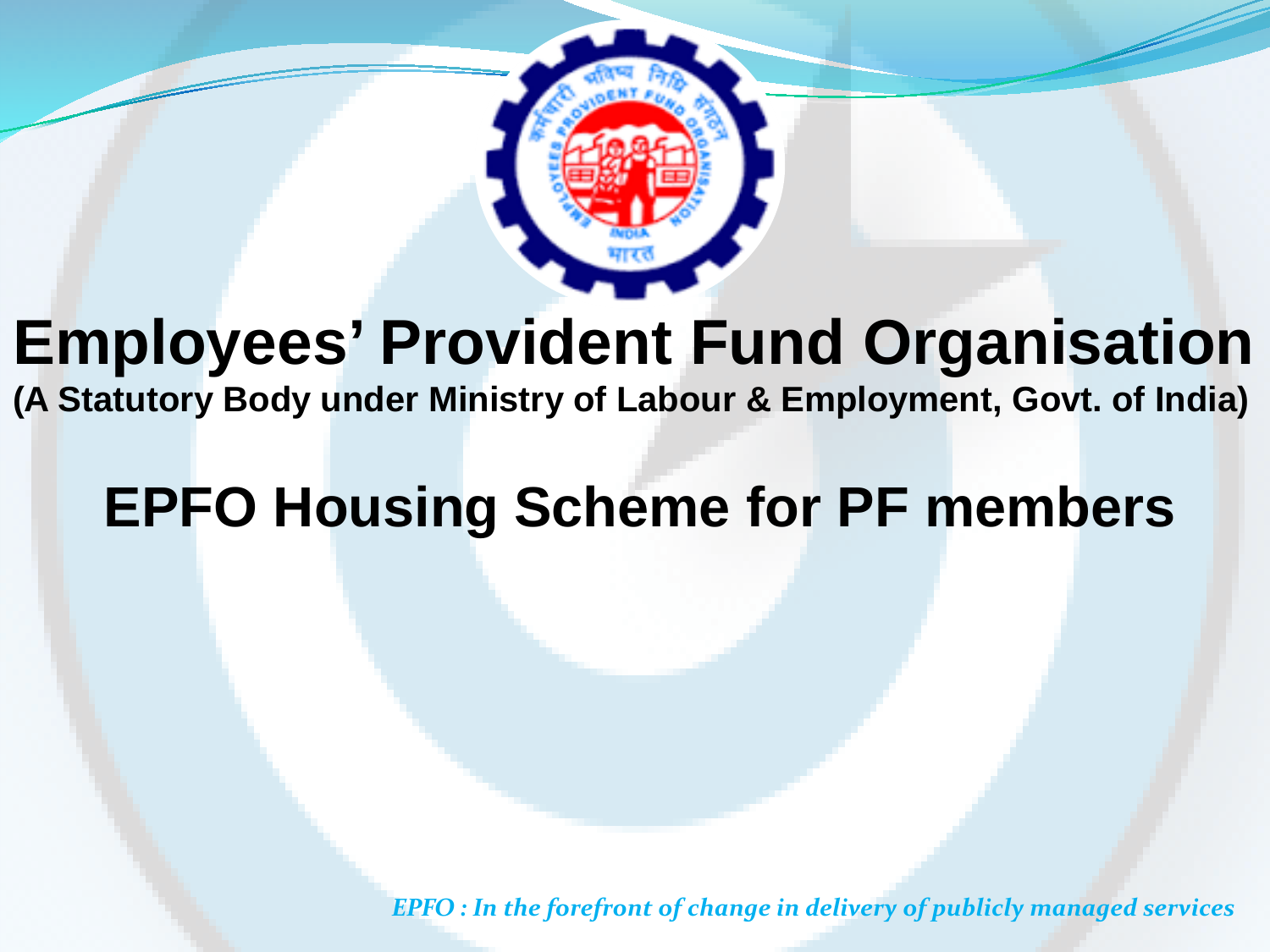

## **Salient Features**

- To facilitate housing needs of EPF Members
- Insertion of new provision Para 68-BD in EPF Scheme, 1952
- Applicable from 12<sup>th</sup> April 2017 Date of Notification
- EPF Member can apply for withdrawal upto 90 % PF accumulations in PF Account
- EMI facility to members
- Withdrawal allowed only once
	- Required PF Membership of 3 years
- Required Minimum PF balance of Rs. 20,000 individually or including that of spouse who is also a member of Fund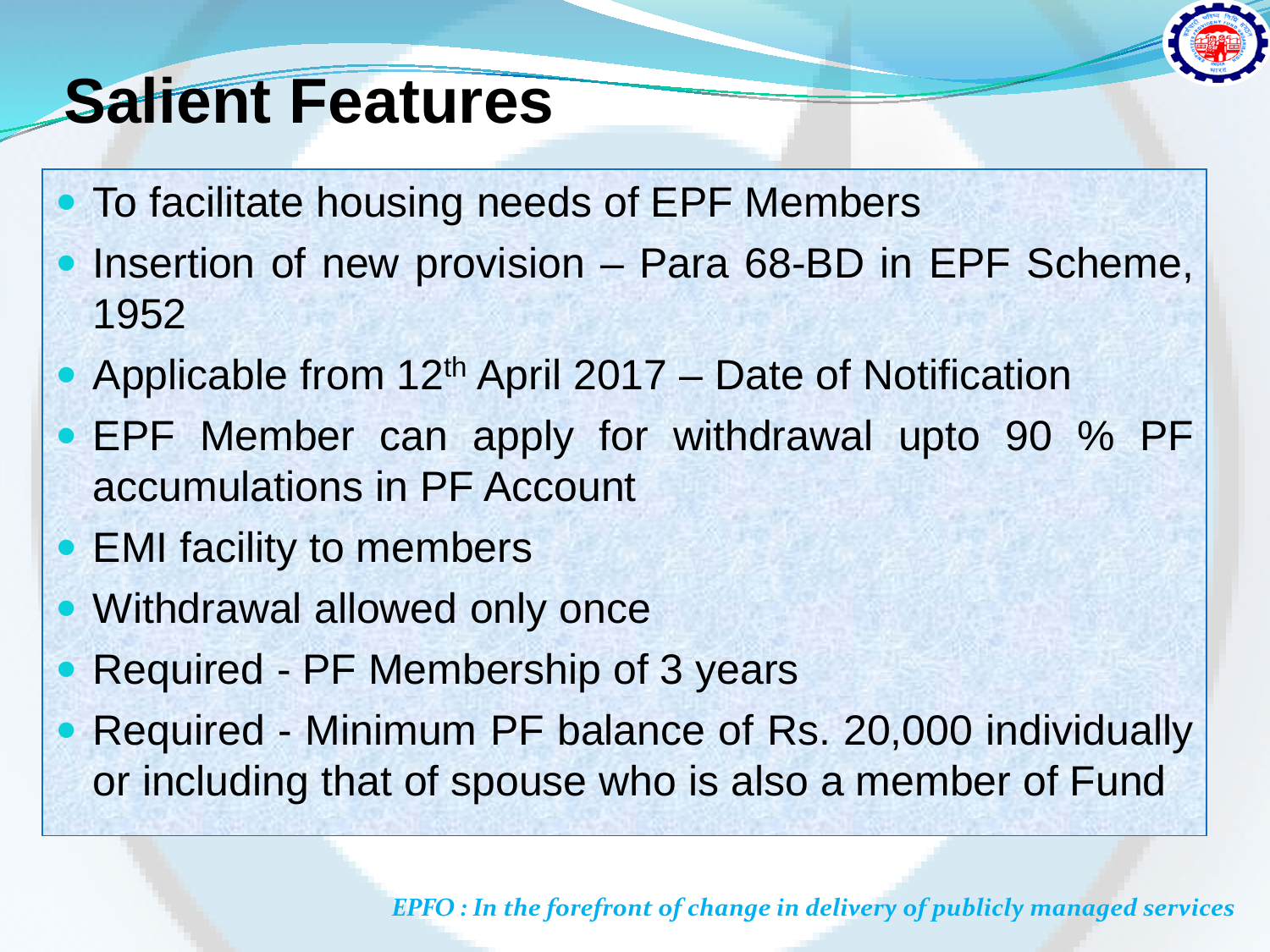

#### **Salient Features**

- Required Membership of a registered society having 10 or more members
- Applicable for Purchasing dwelling houses / flats; Construction of dwelling houses including acquisition of a suitable site
- Purchased from Government, Any Housing Agency under any housing scheme or any promoter / builder
- Member can apply individually / jointly through housing society in the prescribed format to the Commissioner
- Commissioner to issue certificate specifying balance in provident fund accounts along with monthly contribution during last 3 months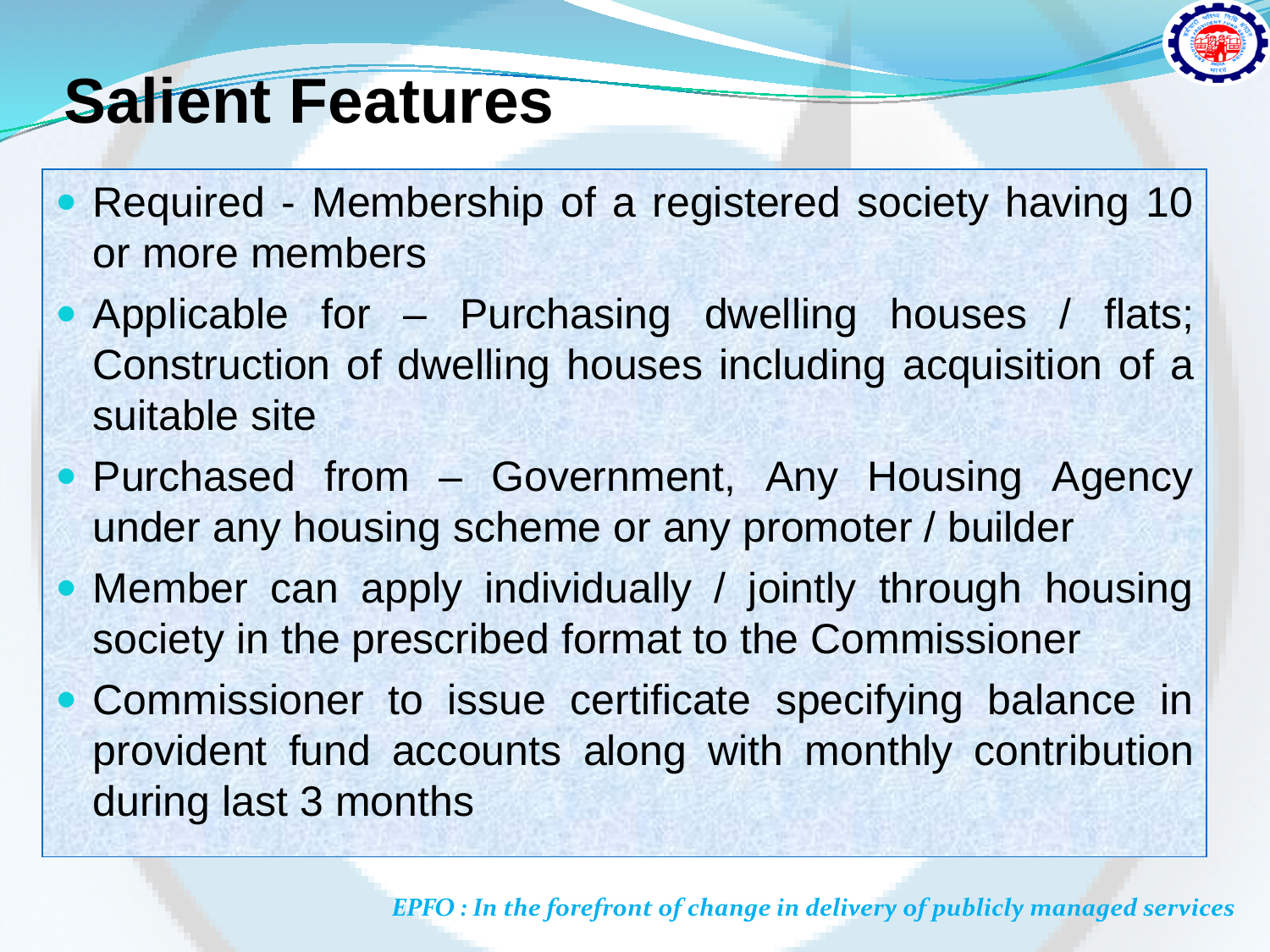

### **Salient Features Contd…**

- Alternatively PF members can get print out of their epassbooks from EPFO website
- Payment directly to agency
- EPFO Not to recommend or associate in the agreement with any builder / promoter / housing agency / society
- EPFO to assist members not having repayment capacity
- In addition to lump sum withdrawal, members can opt full / part repayment of loans out of monthly PF contributions **• Provision of Equated Monthly Installments (EMI) facility for** repayment of loans to EPF members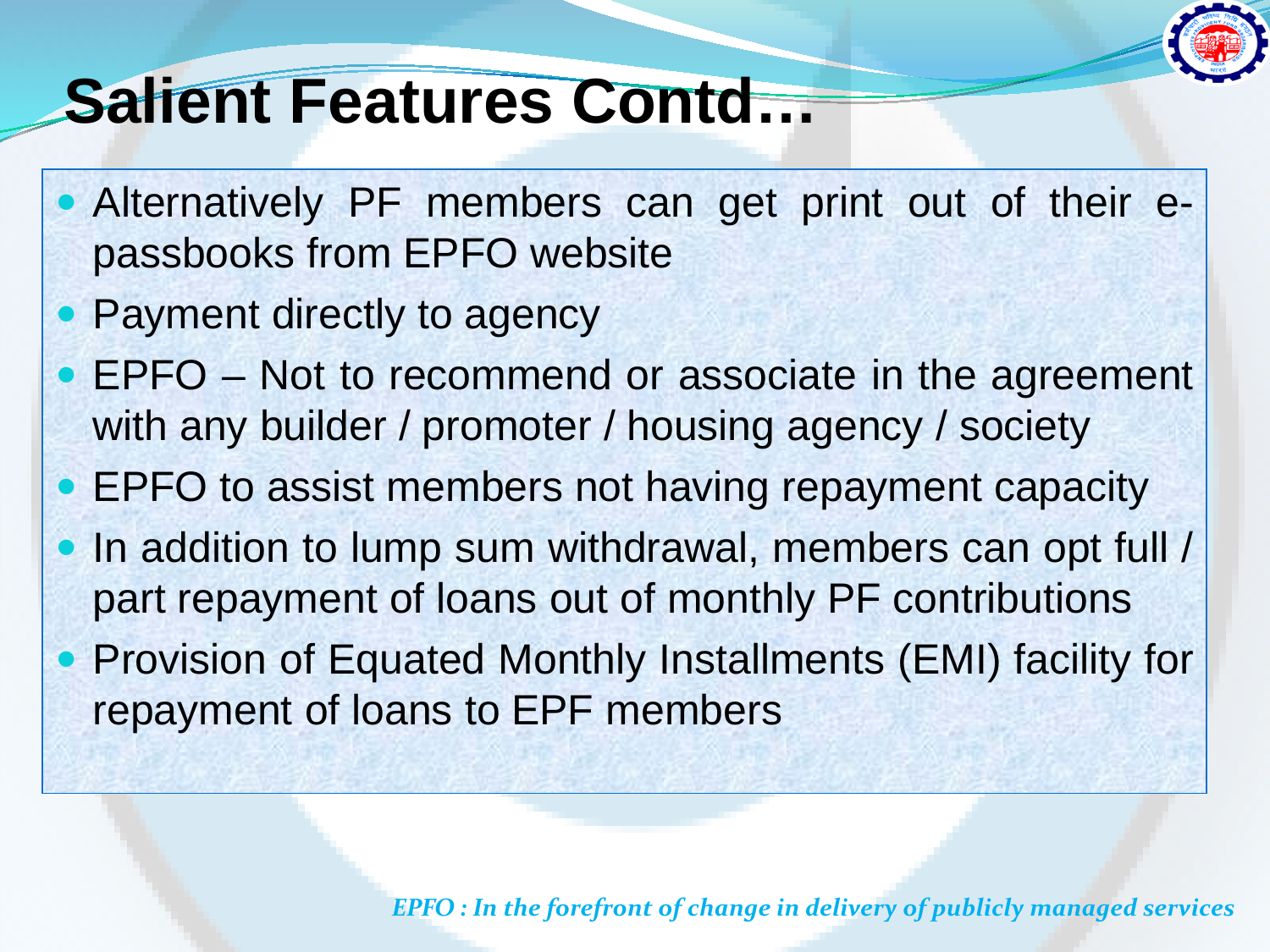

# **Salient Features Contd…**

- Banks / lending institutions can make use of certificate issued by commissioner containing PF contribution details to arrive EMI for withdrawal under para 68 BD (3) of EPF Scheme
- Composite claim forms can be used by members for availing above facility
- Letter of authorization cum undertaking to be given by member for EMI payment out of PF contributions
- Facility of Pradhan Mantri Awas Yojna (PMAY)
- For members whose annual income is less than amount specified in PMAY and do not own house in the name of any family member anywhere in India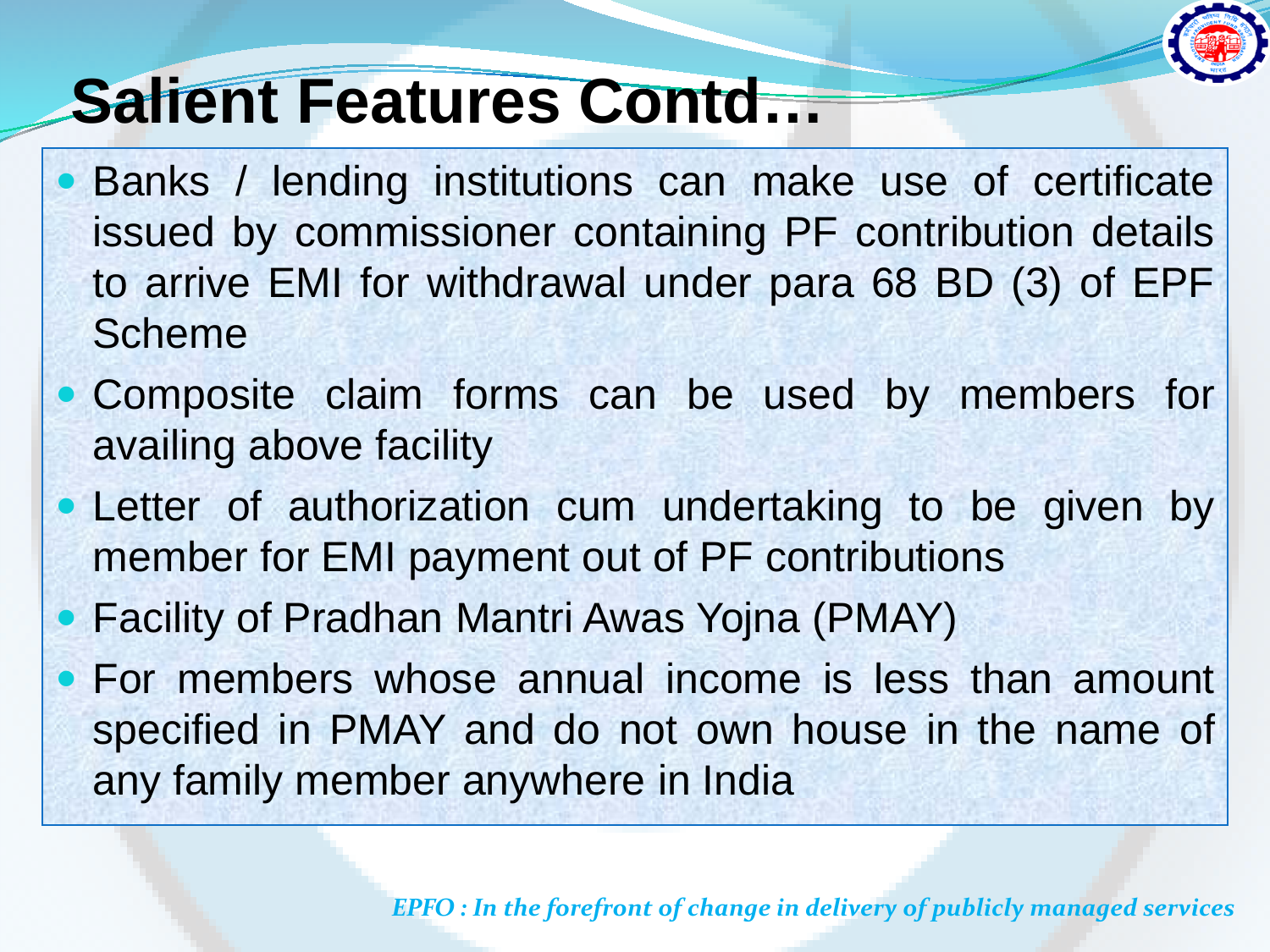

## **Salient Features Contd…**

- Can avail interest subsidy upto Rs 2.20 lakhs in Credit Linked Subsidy Scheme (CLSS)
- This subsidy is disbursed by Ministry of Housing & Urban Poverty Alleviation (MoHUPA), Govt. of India through its nodal agency HUDCO and National Housing bank
- Details available in www.mhupa.gov.in
- For availing subsidy, member may get loan from public / private sector banks, cooperative banks and housing finance companies
- Details available at http://mhupa.gov.in/writereaddata/ewslig-pli.pdf and http://mhupa.gov.in/writereaddata/mig-pli.pdf
- HUDCO to facilitate implementation of scheme jointly with EPFO through its various field offices